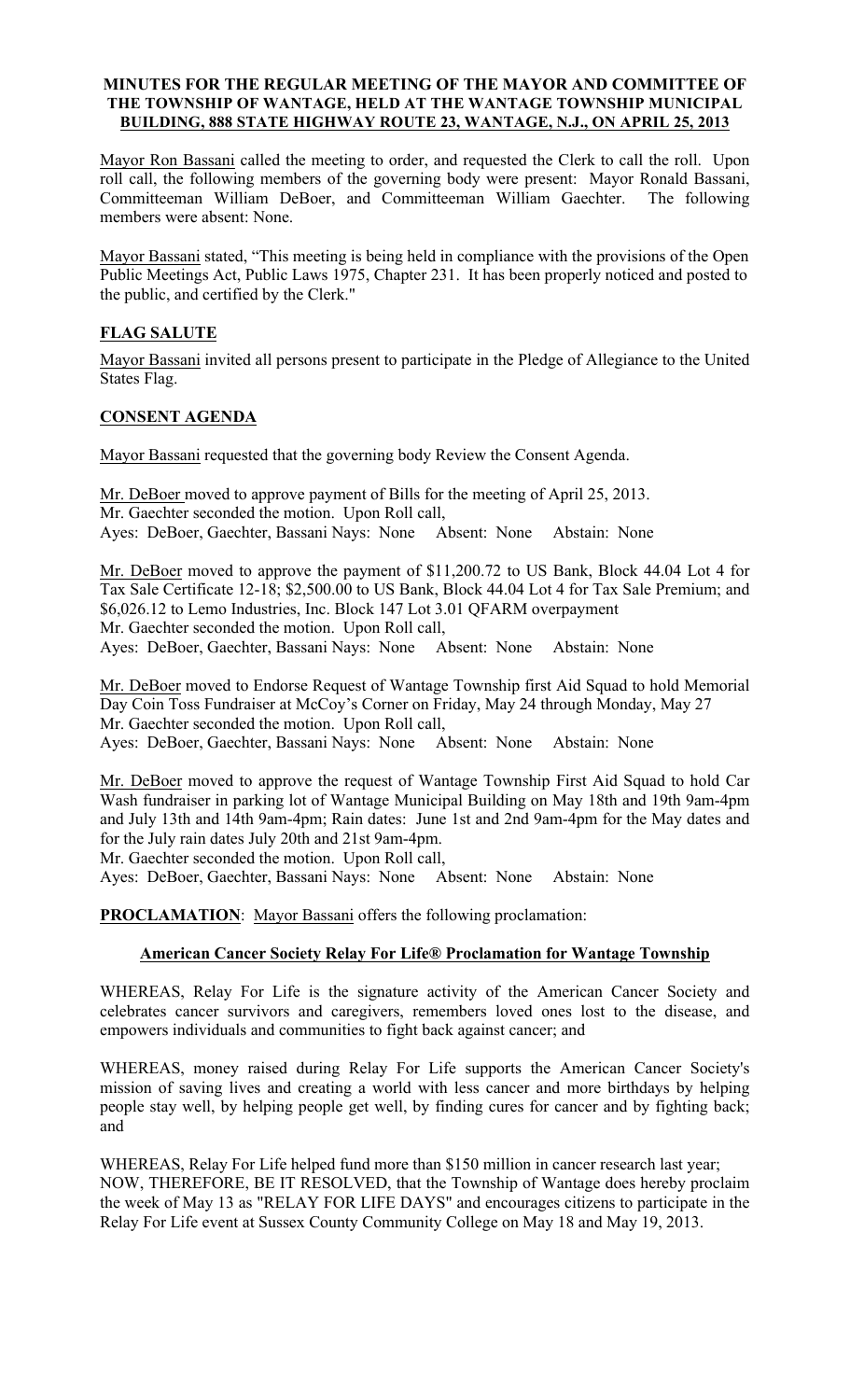# PAGE 2 OF THE MINUTES OF THE MEETING HELD ON APRIL 25, 2013

# PUBLIC HEARING: WANTAGE TOWNSHIP 2013 MUNICIPAL BUDGET

Administrator Jim Doherty offered an analysis of the proposed 2013 Wantage Township Municipal budget at this time, offering highlights of the budget line items and trends. Mr. Doherty explained that it will be necessary to amend the Wantage municipal budget prior to final adoption in order to remove an anticipated grant from the State of New Jersey, which the Township has not yet received confirmation on from the State. The amendment is required to be advertised in the newspaper before the budget can be adopted, so while the public hearing is being held tonight, the final adoption vote will not take place until the next meeting. Mr. Doherty explained there will be no impact on the tax analysis since the same sum of money is being removed from Revenues and from Appropriations.

Mayor Bassani opened the meeting to the public for any questions or comments with respect to the proposed 2013 municipal budget, as advertised and introduced.

William Gettler, Gemmer Road, expressed thanks to the governing body for holding the local portion of the tax rate flat for the second year in a row. Mr. Gettler expressed the belief that additional cuts to the budget could be achieved, and suggested the snow removal budget as an example. Mr. Gettler asked if the analysis on snow removal costs that he requested had been completed. Mr. Doherty informed that it was, and provided Mr. Gettler with a copy of that analysis.

Ann Smulewicz, Route 23, expressed a belief that additional cuts in the budget could be achieved in the Land Use Board line item by reducing the salary position from full time to part time, and commented on legal fee costs.

Mayor Bassani responded that the current position of the Land Use Secretary was a cmultifunction job description involving land use, construction and zoning departments, and that upon review and analysis, the governing body believes the current staffing pattern is at the level it needs to be. General discussion continued between Mrs. Smulewicz and Mayor Bassani.

Mrs. Smulewicz expressed her thanks to the Wantage employees for agreeing, within the collective bargaining process, to concessions on health benefits as part of the employees' contract.

There being no one else present wishing to address the governing body at this time, Mayor Bassani closed the meeting to the public and the governing body continued with the regular order of business.

#### Administrator's Report

### Bulky Waste Bid

At the recommendation of Mr. Doherty, Mr. Gaechter moved to award the contract for 2013 Bulky Waste Collection Service to Blue Diamond Disposal, at the price of \$290 per ton. Mr. DeBoer seconded the motion. Upon Roll call,

Ayes: DeBoer, Gaechter, Bassani Nays: None Absent: None Abstain: None

# Reassessment Program Bid

Mr. Doherty offered a review of the bids received at the Bid Opening for the Reassessment Program on April 23. Mr. Doherty recommended award to the low bidder, Certified Valuations. General review and discussion took place regarding the bids received and scope of service to be performed.

Mr. DeBoer moved to award the contract for 2013 Reassessment Program Services to Certified Valuations Inc., in accordance with their bid submittal, for a base price amount of \$144,300. Mr. Gaechter seconded the motion. Upon Roll call,

Ayes: DeBoer, Gaechter, Bassani Nays: None Absent: None Abstain: None

### Land Use Board Proposed Policy for Addressing Zoning Violations

The issue of dealing with zoning violations and Land Use Board review was tabled for further review and consideration by all parties.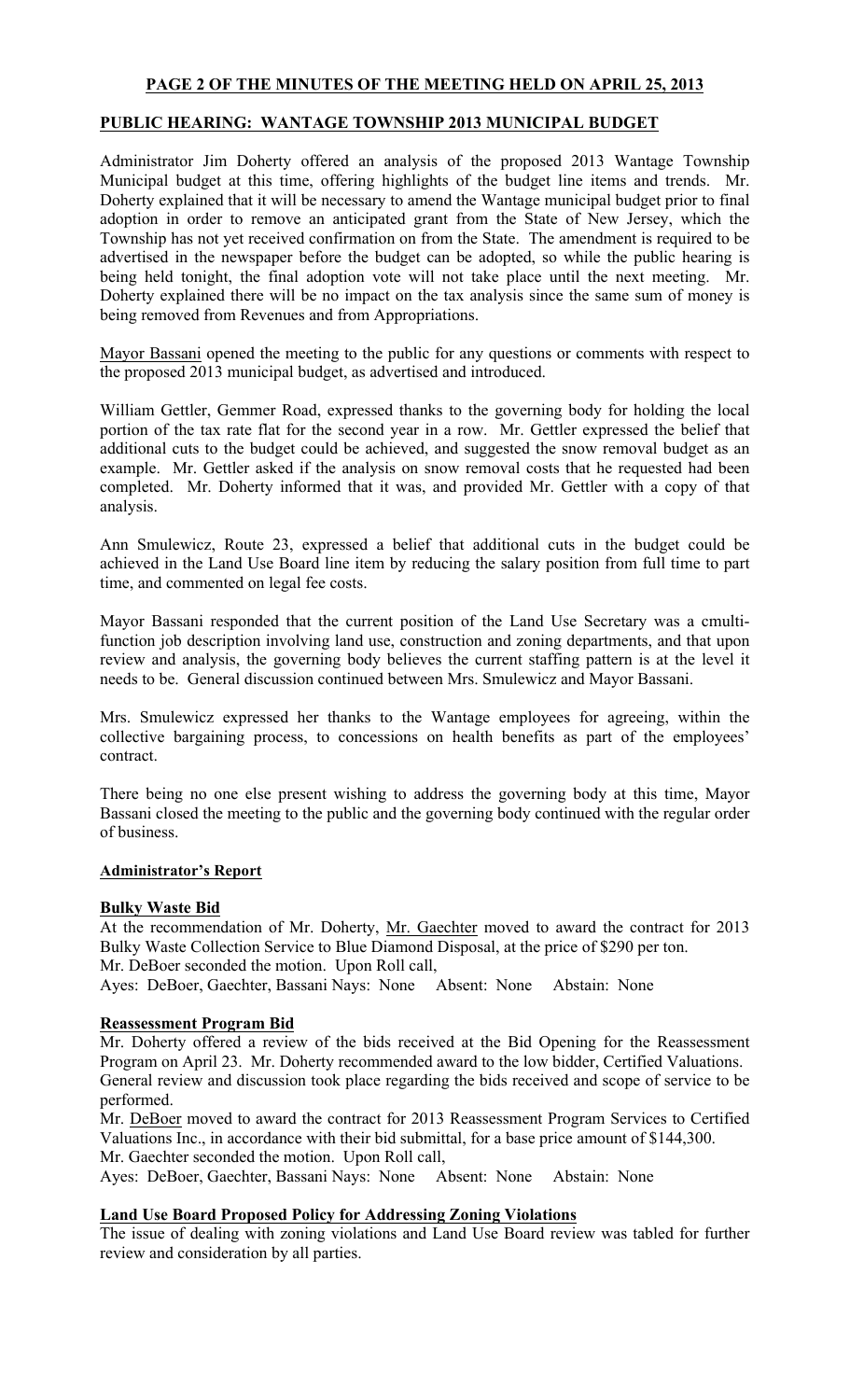# PAGE 3 OF THE MINUTES OF THE MEETING HELD ON APRIL 25, 2013

### Administrator's Report, Continued

### Amendment to Minutes of November 15, 2012

At the recommendation of Mr. Doherty, Mr. Gaechter moved to amend the minutes of the meeting of November 15, 2012, to reflect discussions held in a second public session which was held at the end of the said meeting but which had not been included in the adopted minutes for that meeting. Mr. DeBoer seconded the motion.

On the question, Mayor Bassani inquired of resident Karen Merritt if the proposed amendment correctly reflects the discussion held at that meeting. Mrs. Merritt responded that it was not a verbatim record but did reflect the nature of the conversation. Mayor Bassani noted that minutes are never a verbatim record of discussions, and thanked Mrs. Merritt for bringing this matter to the attention of the governing body. Upon Roll call,

Ayes: DeBoer, Gaechter, Bassani Nays: None Absent: None Abstain: None

### Policy Dealing with Tree Removal by Residents from Township property

A proposed Policy Dealing with Tree Removal by Residents from Township property was tabled for further review and consideration.

# Soil Removal Permit Status Report

At the invitation of the Mayor, Mr. Garofalo offered an update report on his efforts to deal with outstanding soil removal renewal operations which have not yet obtained 2013 license approval, namely Bicsak Brothers and Route 284 Aggregates. The governing body reviewed a proposed letter to be sent to both parties, and offered consensus agreement with that suggested letter.

### Request for Promotion Exam

Mr. Doherty stated that with the retirement of Walt Yetter from the Wantage Public Works Department, the department staffing was missing a Heavy Equipment Operator. Mr. Doherty suggested announcing a promotional exam for the current employees of the DPW for the position of Heavy Equipment Operator through Civil Service. The governing body offered consensus agreement to proceed.

### Request for On Line Auction of Surplus Items

Mr. Doherty offered a list of surplus items owned by the Township of Wantage which are no longer needed for public use by the DPW. Mr. Doherty suggested selling these items through an on line auction by entering into an agreement with USGovBid. The members of the governing body authorized Mr. Doherty to prepare the necessary resolutions and agreements for pursuing such a course of action.

Mr. DeBoer stated that DPW Mechanic John Card does an outstanding job for the Township.

Mr. Doherty presented a recommendation from Engineer Harold Pellow to adjust the cost on the Holland Road Section II project to reflect 2013 Bid prices of the Morris County Cooperative Pricing Council, and award a contract to Tilcon NY. Mr. Doherty stated that the Certificate of Availability of Funds from the CFO is on file in his office.

Mr. Gaechter moved to award a contract to Tilcon NY in the amount of \$92,640.34 for milling and paving services associated with the project Holland Road Improvements – Section 2. Mr. DeBoer seconded the motion. Upon roll call,

Ayes: DeBoer, Gaechter, Bassani Nays: None Absent: None Abstain: None

### Township Committee Member Reports

Mayor Bassani reported on meetings he held with the Vernon Fire Official, to address concerns of Wantage Township concerning service delivery within the Shared Service arrangement with Vernon for fire prevention. Mayor Bassani stated his belief and expectation that problems have been noted and will be addressed so as not to repeat. Mayor Bassani also reported on meeting with representatives of Elizabethtown Gas to determine if it were possible to expand natural gas service to residents of Wantage Township, but unfortunately cost constrictions are preventing that from becoming a realistic option.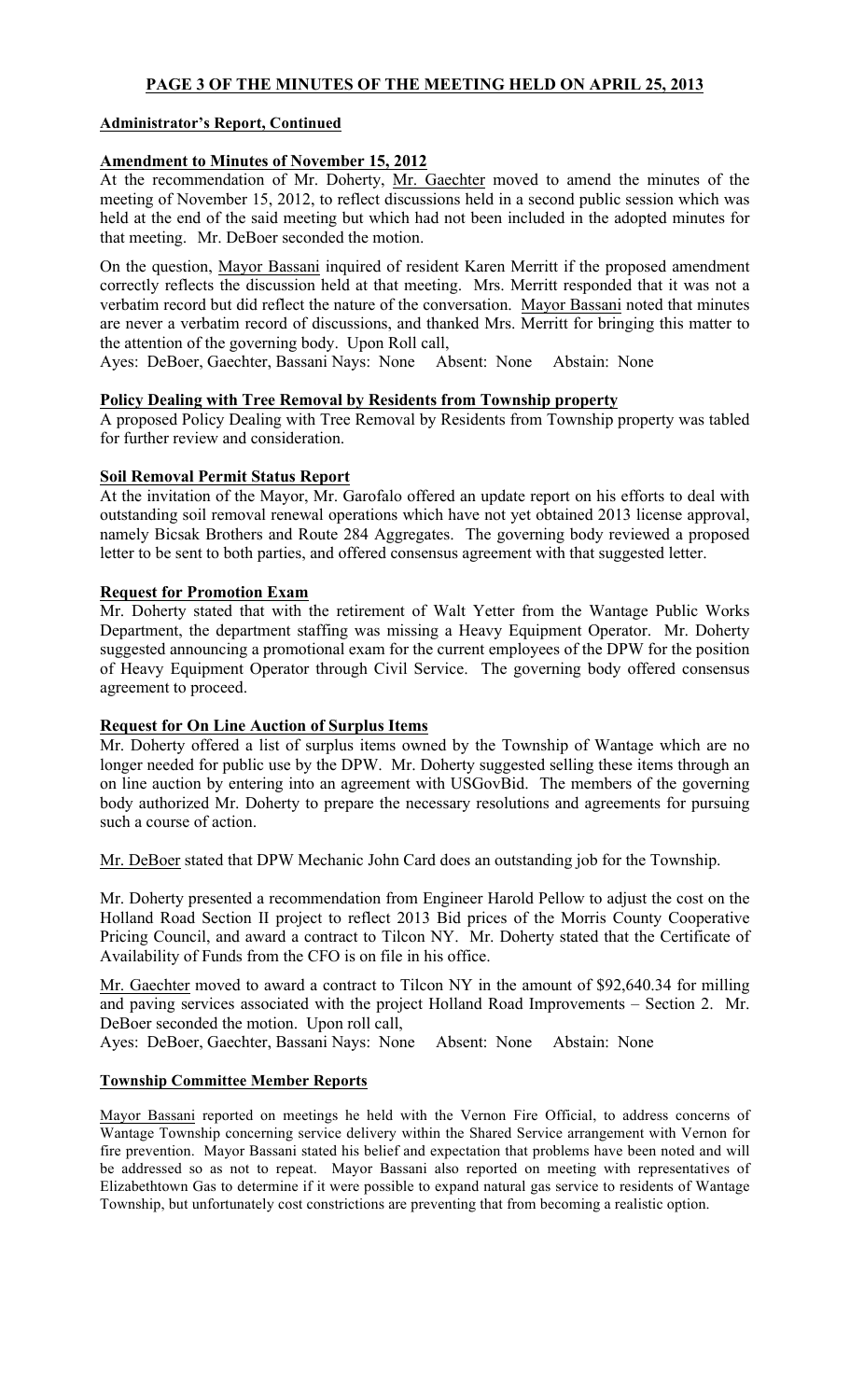# PAGE 4 OF THE MINUTES OF THE MEETING HELD ON APRIL 25, 2013

#### Mayor's Report, Continued

Mayor Bassani offered an update on the activities of the Open Space Committee; reported that the previously considered amnesty program for zoning violations being reviewed with the Land Use Board has been placed on a back burner for more review and consideration.

Mayor Bassani stated that upon review and discussion with various residents and sports groups, he believes there is currently no need or support by the community for consideration of establishing a "Smoke Free Zone" in municipal parks, as was requested at the previous meeting by the Sussex-Warren Chronic Disease Coalition and the Sussex County Center for Prevention. The other members of the governing body expressed consensus agreement with the Mayor's findings.

Mayor Bassani made note of a concern by a resident regarding GPS directions that keep sending motorists down their dead-end street, expecting to be able to get through. After general discussion, it was agreed that there was very little the Township could do about this since there is already prominently displayed a dead end sign on the road.

#### Attorney Report

Mr. Garofalo referenced a recent change in State Law regarding amendments to Farmland Assessment standards. Mr. Garofalo offered details and analysis of changes which will take place. General review of this matter took place between the governing body and Mr. Garofalo.

#### OLD BUSINESS

### Support for Bill to Amend Tax Appeal Burden

Mr. DeBoer moved to adopt the following resolution:

#### RESOLUTION SUPPORTING S-1896/A-1503 SHARING THE BURDEN OF PROPERTY ASSESSMENT APPEAL REFUNDS

WHEREAS, when County Tax Board appeals are successful, the municipality must reimburse the property taxpayer 100% of the appealed tax levy, which includes the municipal, school, county and any special districts tax; and

WHEREAS, the municipal tax collector must then adjust the taxpayer's fourth quarter tax bill, resulting in the municipality's fund balance for the preceding year being diminished, if not completely depleted; and

WHEREAS, in recent years, municipalities have experienced a large spike in tax appeals caused by the economic down-turn, which lowered property values and placed increased stress on the income of homeowners all around our Garden State; and

WHEREAS, successful tax appeals have a four-fold negative impact on municipal budgets; first by requiring the municipality, as the collector of taxes for the School district, county and special districts, to fund the full cost of the legal defense of the assessment; and

WHEREAS, the second negative impact on municipal budgets results from State law, which guarantees to the county and the school district 100% of their levies, hence forcing the municipality to bear the full cost of any reimbursements resulting from the appeal, as well as the full burden for any uncollected taxes; and

WHEREAS, the third negative impact on municipal budgets ensues because the refunds and credits negatively impact the municipality's tax collection rate, resulting in a State required increase in the appropriation for the Reserve for Uncollected Taxes (a non-exempt from cap budget expenditure); and

WHEREAS, fourth, the end result is a further decline in the property tax base used to support municipalities, county governments, school systems and any fire or other special purpose districts, which will necessitate tax rate increases to raise the same amount of revenue; and

WHEREAS, in light of the revenue limitations that have been placed on all levels of local government by the Legislature (2% cap), such declining values will compound and add additional stress to local public officials, as they grapple with the issues confronting the tax paying public.

WHEREAS, Senator Anthony R. Bucco, Assemblyman Michael Patrick Carroll and Assemblyman Anthony M. Bucco have recently introduced Senate Bill S-1896/Assembly Bill A-1503, which requires fire districts, school districts, and county governments to share in burden of property assessment appeal refunds;

NOW, THEREFORE, BE IT RESOLVED, that the Mayor and Committee of the Township of Wantage, New Jersey hereby urges the swift passage and signing of S-1896/A-1503; and

BE IT FURTHER RESOLVED, that copies of this Resolution be forwarded to New Jersey Governor Christopher Christie, to Senate President Stephen Sweeney, to Assembly Speaker Sheila Oliver, to our State Senator, to our two Representatives in the General Assembly, and to the New Jersey League of Municipalities.

Mr. Gaechter seconded the motion. Upon roll call, Ayes: DeBoer, Gaechter, Bassani Nays: None Absent: None Abstain: None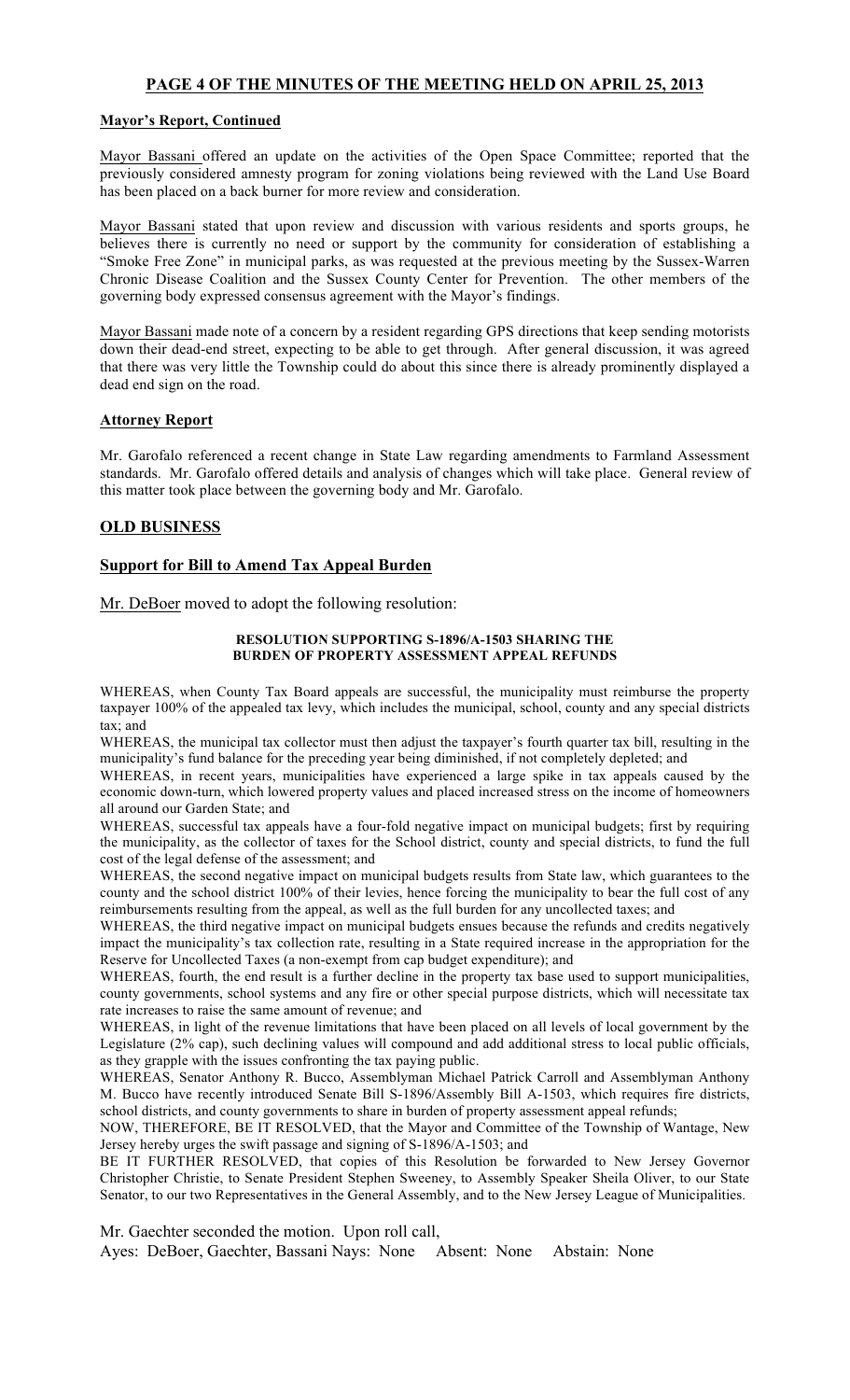# PAGE 5 OF THE MINUTES OF THE MEETING HELD ON APRIL 25, 2013

#### NEW BUSINESS

#### Approval of Minutes

Mr. DeBoer moved to adopt the minutes of the meeting held on April 11, 2013. Mr. Gaechter seconded the motion. Upon Roll call, Ayes: DeBoer, Gaechter, Bassani Nays: None Absent: None Abstain: None

#### OPEN PUBLIC SESSION

Mayor Bassani opened the meeting to the public at this time, for any questions or comments involving the good and welfare of the community.

William Gettler, Gemmer Road, offered comments and analysis on the bids received for the Reassessment program.

Kathy Gorman, Fernwood Road, followed up on a comment by Mr. Gettler and inquired regarding the level of training that is required for inspectors who are coming to residences as a part of the Revaluation process. Mrs. Gorman expressed dissatisfaction with the inspections done as a part of the Revaluation process, and inquired what would happen if a property owner refuses to allow an inspector access inside the home. General discussion took place on this topic among Mrs. Gorman, Mr. Doherty, Mayor Bassani, Mr. Garofalo and Mr. DeBoer. Mr. Doherty stated he would review and get back to the governing body on the question of certifications required for inspectors.

Karen Fisher, 75 South Shore Drive, inquired if a bid award had been made for the Reassessment program. Mayor Bassani confirmed that it had. Ms. Fisher asked if the entire municipality would be reassessed. Mayor Bassani confirmed that it would. Mr. DeBoer commented on the likely end result of inspections dealing with properties that have had no change in their situation since the Revaluation took place in 2006, as far as additions or changes to improvements that might impact an assessed value.

Karen Merritt, Alpine Road, offered comments regarding certifications required to conduct inspections for appraisal purposes. Mayor Bassani thanked Ms. Merritt for her input, and stated the governing body has faith in the ability and professionalism of the firm which has been hired.

Mrs. Merritt offered comments on the appeal process. General review of this matter took place with Mr. Garofalo and Mayor Bassani. Mayor Bassani stated that the governing body would work with the community to make this process work to the best of our ability.

Mrs. Merritt inquired regarding status of tax payment on proposed soil removal permits. Mr. Doherty confirmed that checking this is standard procedure in the license approval process.

Mrs. Merritt offered observations regarding the fact that it is up to the Mayor to enforce or be lenient with the 4 minute speaking time frame, rather than any member of the general public. General discussion took place regarding the 4 minute speaking rule. Mayor Bassani and Mr. DeBoer stated that the Township has been very lenient on this rule for the benefit of hearing input from the general public. Mayor Bassani took this opportunity to remind all members of the public that when speaking the comments are to be directed to the governing body, not to other members of the public.

Mrs. Gorman once again expressed disappointment with the inspection service conducted during the Revaluation.

Mr. Gettler once again offered views on the Reassessment program, and the Compliance Plan.

Mrs. Ann Smulewicz, Route 23, expressed support for comments and analysis offered by Mr. Gettler, expressing a desire that his input be given more consideration and attention of the governing body. Mrs. Smulewicz offered at this time to stop speaking in favor of another member of the public who seemed to her to be anxious to speak. Mayor Bassani encouraged Mrs. Smulewicz to continue speaking.